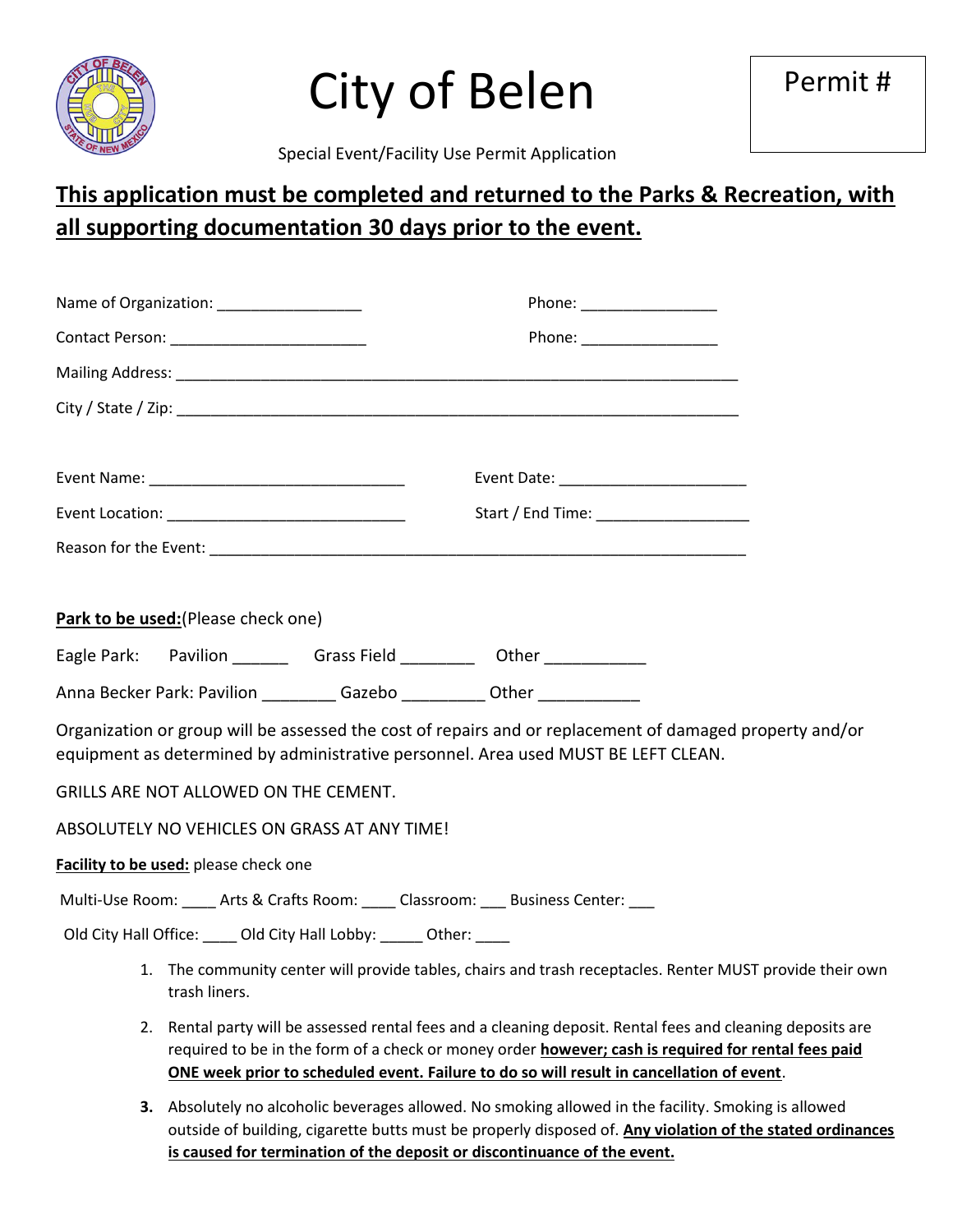**4.** Cleaning deposits will be returned **ONLY** if the building and parking lots are left clean and tables and chairs are undamaged. Deposits will be returned the next business day.

**Multi- Use Room:** \$250 Deposit \$75.00 per hour

**Arts & Crafts/Classroom:** \$75 Deposit \$50 per hour

**Business Center:** \$300 Deposit \$150 per hour

**Old City Hall Office:** First Day: \$20 per hour or \$80 a day, thereafter \$10 per hour or \$40 a day

**Old City Hall Lobby:** First Day: \$40 per hour or \$200 per day, thereafter \$20 per hour or \$100 a day

**Non Refundable Sanitation fee: \$50 or \$25 depending on building in use.**



#### CITY OF BELEN – SPECIAL EVENT/CITY SERVICES REQUEST FORM

Before requesting services, please ensure that the event meets the following requirements:

\_\_\_\_\_\_\_\_\_\_\_\_\_\_\_\_\_\_\_\_\_\_\_\_\_\_\_\_\_\_\_\_\_\_\_\_\_\_\_\_\_ \_\_\_\_\_\_\_\_\_\_\_\_\_\_\_\_\_\_\_\_\_\_\_\_\_\_\_\_\_\_\_\_\_\_\_\_\_\_\_\_

\_\_\_\_\_\_\_\_\_\_\_\_\_\_\_\_\_\_\_\_\_\_\_\_\_\_\_\_\_\_\_\_\_\_\_\_\_\_\_\_\_ \_\_\_\_\_\_\_\_\_\_\_\_\_\_\_\_\_\_\_\_\_\_\_\_\_\_\_\_\_\_\_\_\_\_\_\_\_\_\_\_\_\_

 $\overline{\phantom{a}}$  , and the contribution of the contribution of the contribution of  $\overline{\phantom{a}}$  ,  $\overline{\phantom{a}}$  ,  $\overline{\phantom{a}}$  ,  $\overline{\phantom{a}}$  ,  $\overline{\phantom{a}}$  ,  $\overline{\phantom{a}}$  ,  $\overline{\phantom{a}}$  ,  $\overline{\phantom{a}}$  ,  $\overline{\phantom{a}}$  ,  $\overline{\phantom{a}}$  ,  $\over$ 

- Special Event Outside Regular City Sponsored Events.
- Event is open to the public and requires City Services.
- Form is received on (1) month prior to date of event.

Type of Organization:

\_\_\_\_\_\_\_\_\_\_\_\_\_\_\_\_\_\_\_\_\_\_\_\_\_\_\_\_\_\_\_\_\_\_\_ Private Sector/ Public Sector or Gov't Entity **Date:** Date: <u>Date:</u> Date: Date: Date: Date: Date: Date: Date: Date: Date: Date: Date: Date: Date: Date: Date: Date: Date: Date: Date: Date: Date: Date: Date: Date: Date: Date

Organization Name **Primary Contact Primary Contact** 

Event Name Telephone Number

Date of Event Time of Event Expected Attendance and Mailing Address

Location of Event Email Address and Email Address and Email Address

 $\overline{\phantom{a}}$  , and the contribution of the contribution of the contribution of the contribution of the contribution of the contribution of the contribution of the contribution of the contribution of the contribution of the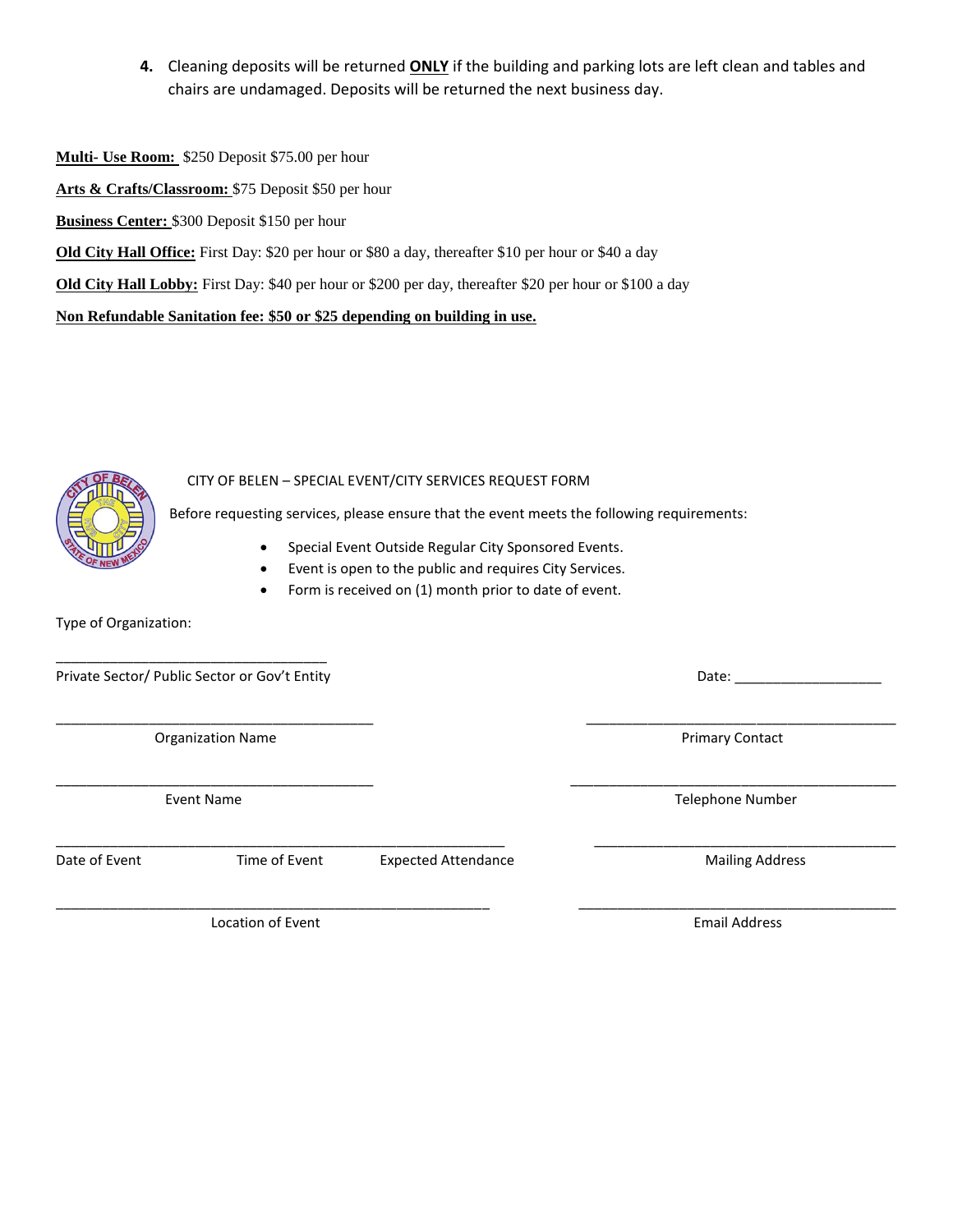### **City Services for Request**

Please indicate the necessary services and include approximate hours of total service. A request for service does not guarantee availability or approval of services. In-kind Service or Marketing will be discounted in Final Price.

| <b>Available Services/Times Needed for Service</b> |                                                                        | <b>Base Cost</b> | <b>Quantity Total</b>      | <b>Final Cost</b> |
|----------------------------------------------------|------------------------------------------------------------------------|------------------|----------------------------|-------------------|
|                                                    |                                                                        |                  |                            |                   |
| $\Box$                                             | <b>Police Services</b><br><b>HRS</b>                                   | \$60.00/HR       |                            |                   |
| $\Box$                                             | Fire/Emergency Medical Services<br>HR(S)                               | \$40.00/HR       |                            |                   |
| $\Box$                                             | Fire/ladder Truck with operators<br>HR(S)                              | \$50.00/HR       |                            |                   |
| $\Box$                                             | Chairs                                                                 | \$2.00 EA        |                            |                   |
| □                                                  | Tables                                                                 | \$10.00 EA       |                            |                   |
| $\Box$                                             | Stage & Set up                                                         | \$400.00EA       |                            |                   |
| $\Box$                                             | Bleachers                                                              | \$100.00EA       |                            |                   |
| $\Box$                                             | Street and Set Up Services<br>HR(S                                     | \$20.00/HR       |                            |                   |
| $\Box$                                             | <b>Electrical Hookups</b>                                              | \$50.00          |                            |                   |
| $\Box$                                             | Water Usage up to 3,000 Gallons                                        | \$23.11          |                            |                   |
| $\Box$                                             | Park Rental (Please provide verification of<br>rental availability)    | \$275.00         |                            |                   |
| 0                                                  | Facility Rental (Please provide verification<br>of rental availability | \$500.00         |                            |                   |
| $\Box$                                             | Parking Lot Rental (Refundable \$300<br>Deposit)                       | \$130.00         |                            |                   |
| $\Box$                                             | Road Closure (If state road, Traffic Control<br>Permit required.*)     | <b>NMDOT</b>     |                            |                   |
| □                                                  | <b>Barricades</b>                                                      | \$8.00           |                            |                   |
| $\Box$                                             | <b>Traffic Cones</b>                                                   | \$5.00           |                            |                   |
| $\Box$                                             | Mosquito Spray                                                         | \$50.00          |                            |                   |
| $\Box$                                             | Restrooms                                                              | \$50.00          |                            |                   |
| □                                                  | Boom Truck with Operator<br><b>HRS</b>                                 | \$50.00/HR       |                            |                   |
| □                                                  | Late Fee<br>Between 0-10 days-                                         | \$150            |                            |                   |
| $\Box$                                             | Late Fee<br>Between 11-20 Days-                                        | \$100            |                            |                   |
| П                                                  | Late Fee<br>Between 21-30 Days-                                        | \$50             |                            |                   |
|                                                    |                                                                        |                  | In-Kind/ Marketing Service |                   |
|                                                    | Total Due Before Event=                                                |                  |                            |                   |

\*Police Services: 0-249 People- 0 officers

250-500 People- 1 Officer

500-1000 People- 2 Officers

\*Police and Fire: No charge for parade

\*Road Closures and Inkind donations can only be approved by City Manager.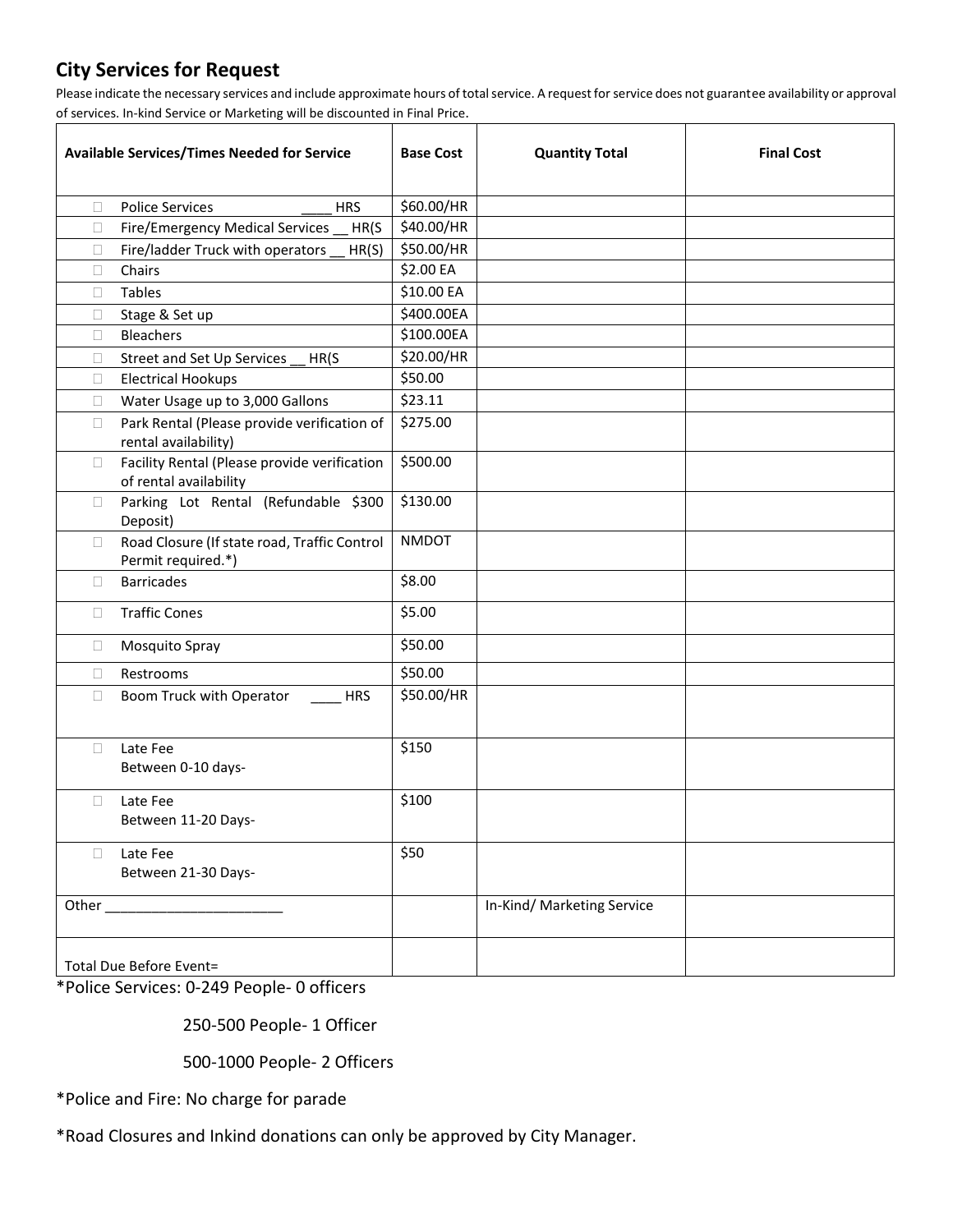| Belen Police Department:                             |       |                                                                                                                | Chief      |                                                                                                                                                                                                                                |
|------------------------------------------------------|-------|----------------------------------------------------------------------------------------------------------------|------------|--------------------------------------------------------------------------------------------------------------------------------------------------------------------------------------------------------------------------------|
| <b>Belen Fire Department:</b>                        | Chief | Date: and the state of the state of the state of the state of the state of the state of the state of the state |            |                                                                                                                                                                                                                                |
| <b>Belen Fire Marshal:</b>                           |       |                                                                                                                | <b>FMO</b> | Date: __________________                                                                                                                                                                                                       |
| Belen Street Department:                             |       |                                                                                                                |            | Director Date:                                                                                                                                                                                                                 |
| Planning & Zoning / GIS:                             |       |                                                                                                                | Director   | Date: _________________                                                                                                                                                                                                        |
| Parks / Rec:                                         |       |                                                                                                                |            | Director Date:                                                                                                                                                                                                                 |
| Risk & Safety:                                       |       | Director                                                                                                       |            | Date: the contract of the contract of the contract of the contract of the contract of the contract of the contract of the contract of the contract of the contract of the contract of the contract of the contract of the cont |
| <b>Emergency Management:</b>                         |       |                                                                                                                | Director   | Date: the contract of the contract of the contract of the contract of the contract of the contract of the contract of the contract of the contract of the contract of the contract of the contract of the contract of the cont |
| City Manager (Road closures, Inkind donations only): |       |                                                                                                                | Director   | Date:                                                                                                                                                                                                                          |

**All applicants must submit a Certificate of Liability Insurance, naming City of Belen as additional insured for a minimum of \$1,000,000.00.**

**If using a NMDOT right of way, a permit must be obtained through the New Mexico Department of Transportation and a copy must be submitted with this application.**

**We are not responsible to coordinate/contact private businesses for events.**

#### **HOLD HARMLESS CLAUSE:**

The Organization or group hereby agrees to indemnify and hold harmless the City of Belen, New Mexico, its agents, public officials, officers, employees, and authorized volunteers, from and against any and all legal actions, claims, damages, losses, or expenses arising out of the event or any activity associated with the organization or group's conduct or operation of the event, including but not limited to, claims for personal or bodily injury, disease or death, or injury to or destruction of property, including without limitation to attorney fees and court costs incurred or to be incurred in defending any actions brought against them as a result of the organization or group's use of public property or operation of the event

The parties acknowledge that the Event Sponsor or its employee or agents are not an agent or employee of the City, and they have no authority to contract, incur liabilities, obligate, nor commit City in any form, fashion, or manner.

#### **INSURANCE REQUIREMENTS:**

Proof of Insurance is required for all events prior to the event if necessary and applicable. If applicable, the organization or group must provide a Certificate of Insurance along with the completed application to the City Manager's Office. Failure to provide said coverage in a timely manner is grounds for non-insurance or revocation of the permit if requested by the City.

#### **LIABILITY WAIVER:**

The Organization or group agrees for itself and its employees, agents, or volunteers associated or to be associated with the permit being sought, to waive and relinquish all claims that may result in any manner against the City, its agents, public officials, officers, employees and authorized volunteers from said sponsored event or activity.